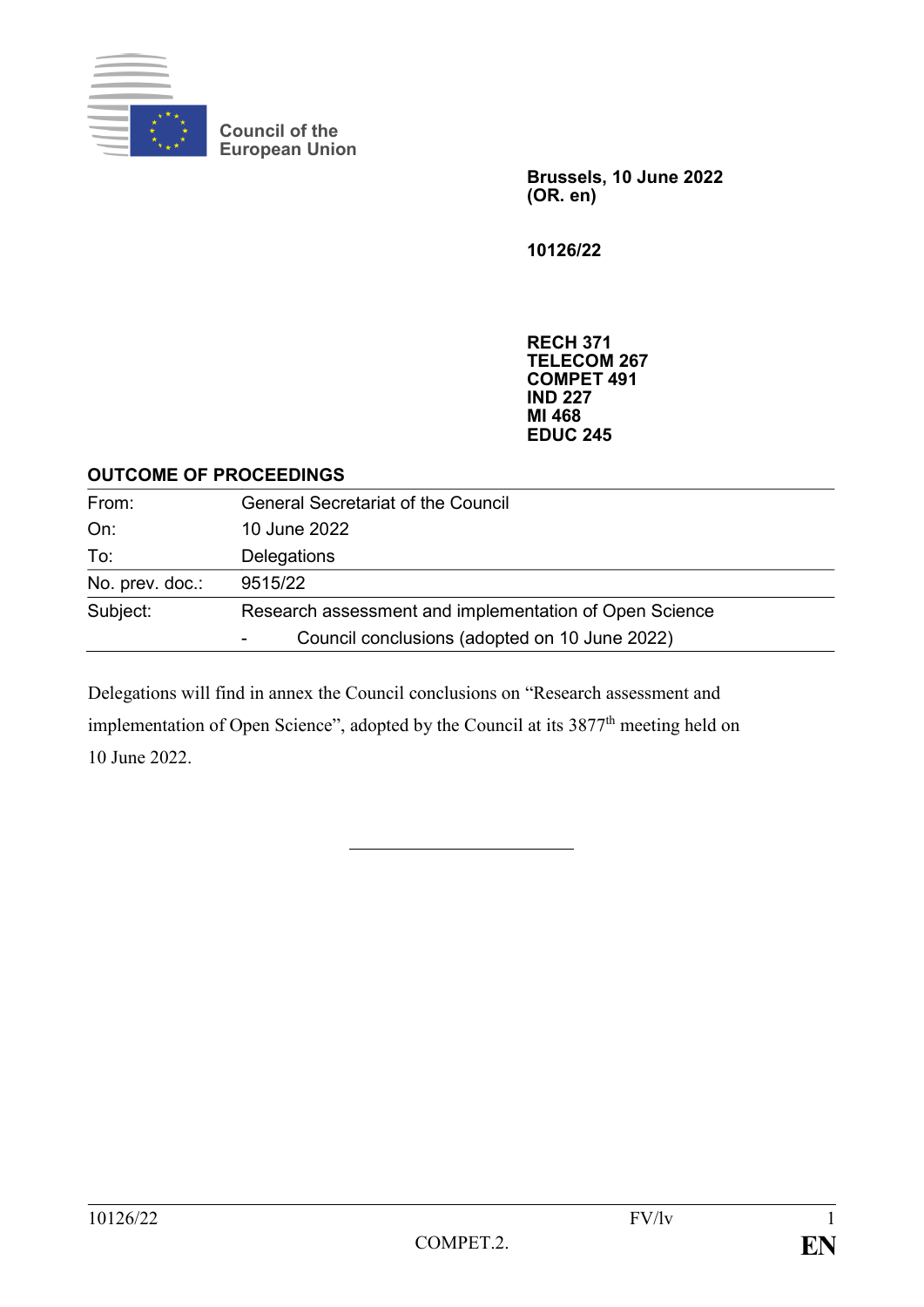# **COUNCIL CONCLUSIONS ON RESEARCH ASSESSMENT AND IMPLEMENTATION OF OPEN SCIENCE**

### THE COUNCIL OF THE EUROPEAN UNION,

### RECALLING

- its conclusions of May 2016 on the transition towards an Open Science system<sup>1</sup>, which acknowledged that open science has the potential to increase the quality, impact and benefits of science and to accelerate advancement of knowledge by making it more reliable, more efficient and more accurate, better understandable by society and responsive to societal challenges and encouraged to further develop the assessment of scientific quality;
- $-$  its conclusions of December 2020<sup>2</sup> on the New European Research Area, which highlighted that Open Science has a crucial role to play in boosting impact, quality, efficiency, transparency and integrity of R&I; which encouraged the Commission, Member States and stakeholders to support and implement Open Science practices in their reward and evaluation systems for research, researchers and institutions; and which recognised that bibliodiversity, multilingualism and the acknowledgement of all scientific output are relevant elements of an ERA policy on Open Science;
- its conclusions of 28 May 2021 on Deepening the European Research Area: Providing researchers with attractive and sustainable careers and working conditions and making brain  $circulation$  a reality<sup>3</sup>, which underlined the difficulties of the current reward and assessment practices, and invited Member States, the Commission, research performing and funding organisations to work towards its reform and the need to evolve towards a more qualitative assessment;

<sup>1</sup>  $\frac{1}{2}$  9526/16.

 $\frac{2}{3}$  13567/20.

**<sup>3</sup>** 9138/21.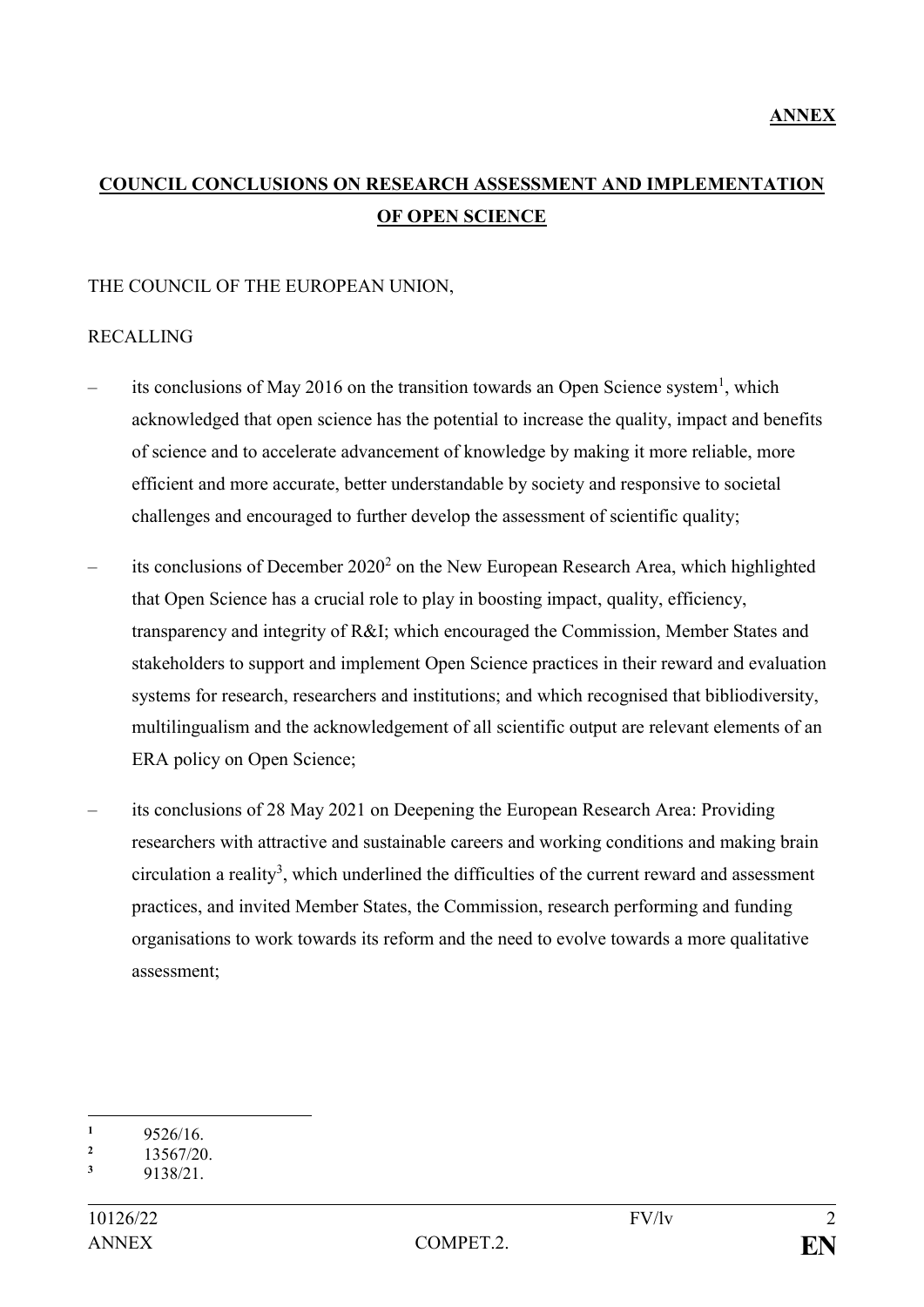- Council Recommendation (EU) 2021/2122 of 26 November 2021 on a Pact for Research and Innovation in Europe<sup>4</sup>, which recommends that Member States apply the principle of pursuit of excellence in the research assessment system and reward quality accordingly, and sets out as an ERA priority area for action supporting and rewarding a true open science culture across the Union;
- its conclusions of 26 November 2021 on the Future governance of the European Research Area  $(ERA)^5$ , in particular the ERA Policy Agenda 2022-2024, which set out a catalogue of voluntary ERA actions to contribute to the priority areas defined in the Council Recommendation on a Pact for Research and Innovation in Europe;
- 1. TAKES NOTE of the recommendations made in Commission Recommendation (EU)  $2018/790$  of 25 April 2018 on access to and preservation of scientific information<sup>6</sup>, the European Commission's advisory group Open Science Policy Platform's final report on 'Progress on Open Science: Towards a shared research knowledge system'<sup>7</sup> , the ERAC 'Triangle Task Force' guideline paper on 'Research evaluation in a context of Open Science and gender equality'<sup>8</sup> , which identifies several recommendations regarding research evaluation systems, as well as the UNESCO Recommendation on Open Science adopted in November 2021, which recommends a reform of the research assessment system<sup>9</sup>, and the outcome of consultation of stakeholders as laid down in the Commission scoping report 'Towards a reform of the research assessment system'<sup>10</sup>;

- **<sup>6</sup>** OJ L 134, 31.5.2018, p. 12.
- **Progress on open science [Publications Office of the EU \(europa.eu\)](https://op.europa.eu/en/publication-detail/-/publication/d36f8071-99bd-11ea-aac4-01aa75ed71a1)**  $\frac{8}{1201/21}$
- $\frac{8}{9}$  1201/21.

<sup>1</sup> **<sup>4</sup>** OJ L 431, 2.12.2021, p. 1.

**<sup>5</sup>** 14308/21.

<sup>&</sup>lt;sup>9</sup> [UNESCO Recommendation on Open Science -](https://unesdoc.unesco.org/ark:/48223/pf0000379949.locale=en) UNESCO Digital Library<br><sup>10</sup> Towards a reform of the research assessment system: seeing report

**<sup>10</sup>** Towards a reform of the research assessment system: scoping report [https://op.europa.eu/en/publication-detail/-/publication/36ebb96c-50c5-11ec-91ac-](https://op.europa.eu/en/publication-detail/-/publication/36ebb96c-50c5-11ec-91ac-01aa75ed71a1/language-en)[01aa75ed71a1/language-en](https://op.europa.eu/en/publication-detail/-/publication/36ebb96c-50c5-11ec-91ac-01aa75ed71a1/language-en)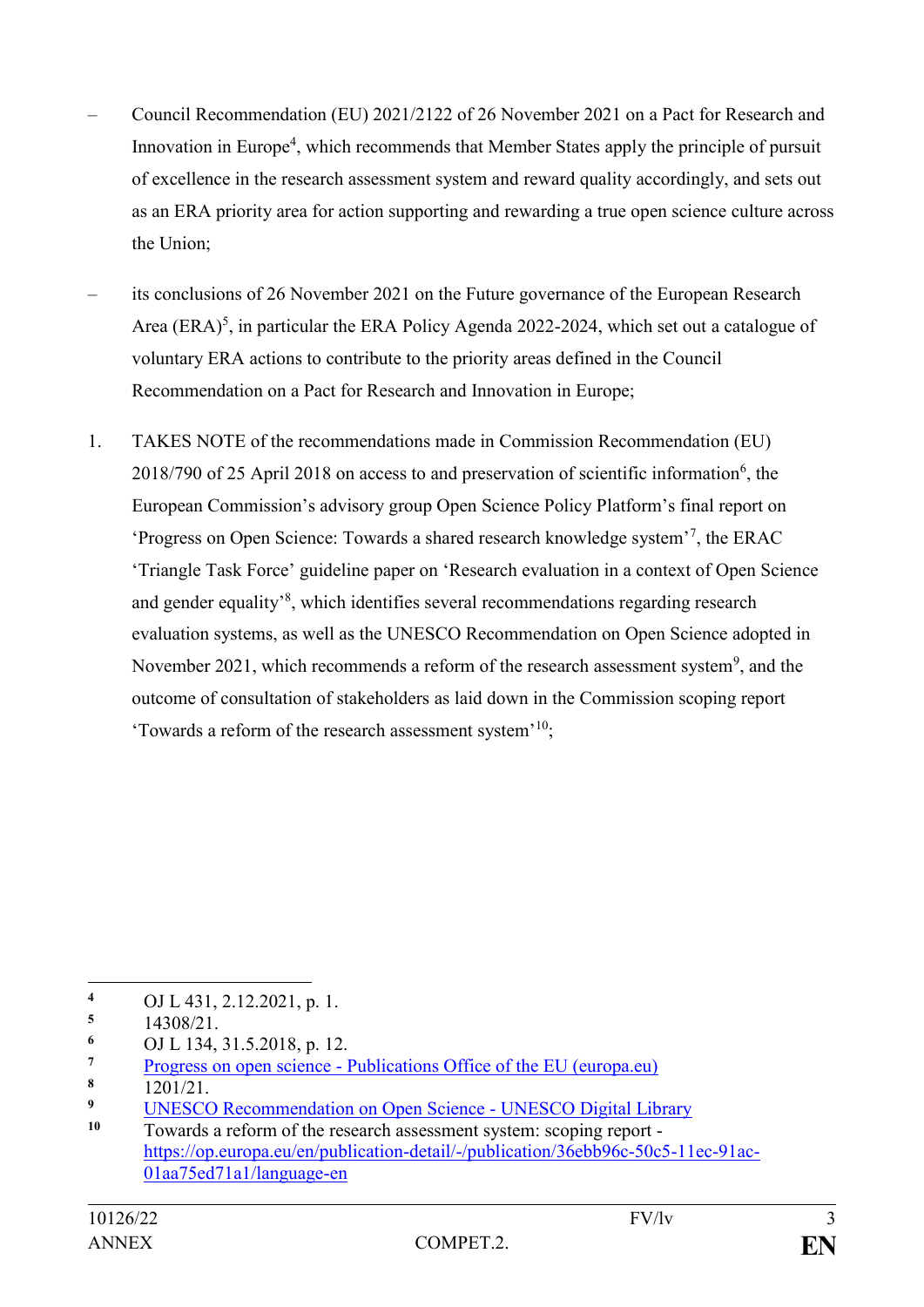2. ACKNOWLEDGES that in order to accelerate the implementation and the impact of Open Science policies and practices across Europe, action has to be taken to move towards a renewed approach to research assessment, including incentive and reward schemes, to put in place a European approach in accordance with the Pact for Research and Innovation in Europe, and strengthen capacities for academic publishing and scholarly communication of all research outputs, and encourage where appropriate, the use of multilingualism for the purpose of wider communication of European research results;

## **I. Reform of research assessment systems in Europe**

- 3. ACKNOWLEDGES that research assessment systems should focus on quality and impact, and RECALLS that the current research assessment systems are nowadays to a great extent too focused on the use of some quantitative journal- and publication-based indicators and the evaluation of a narrow range of research outputs; CONSIDERS that such an approach may lead to negative biases in terms of research quality, reproducibility and integrity; STRESSES that research assessment should include other research outcomes and processes and promote early knowledge sharing and collaboration to accelerate the implementation of Open Science policies and practices;
- 4. UNDERLINES that, while many research funding and performing organisations, as well as research assessment authorities, are taking steps to improve the way they assess research and researchers, change remains slow, uneven and fragmented across Europe, and therefore REITERATES the need to advance in a concerted effort towards reforming the various research assessment systems and practices for research, researchers, research teams and institutions to improve their quality, openness, performance and impact; furthermore, EMPHASIZES that applying Open Science principles should be appropriately rewarded in researchers' careers;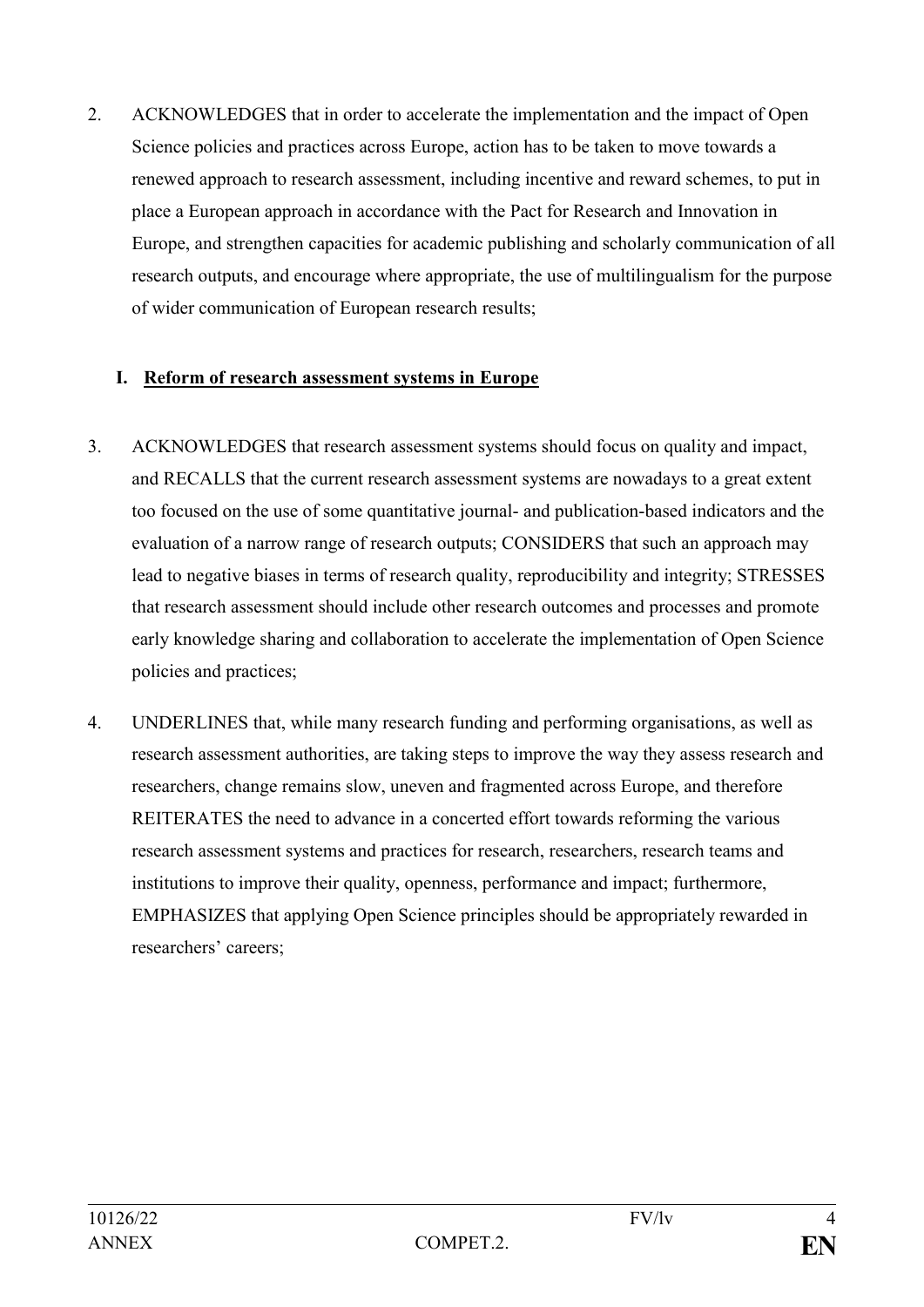- 5. STRESSES that such a joint approach must be designed in an inclusive and collective way, since many actors at different levels are concerned, and HIGHLIGHTS that a European initiative may facilitate the coordination of changes to research assessment systems, taking into account national specificities and the characteristics of different research disciplines;
- 6. STRESSES that the transformation of research assessment systems should encompass the assessment of individual researchers, of research teams, research organisations and higher education institutions, of research infrastructures, of research outputs and projects, and that it is important to avoid contradictions between different assessment layers;
- 7. CONSIDERING the fact that the peer-reviewing principle of research assessment plays an important role for reliable and excellent science, and that researchers are themselves acting as reviewers and evaluators in many settings; UNDERLINES that researchers themselves should be at the core of this evolution, since it is of utmost importance that they support and implement the improved principles for research assessment and that they receive appropriate training for this task, in order to ensure broad adoption of the changes by the scientific community; in this respect, BELIEVES that researchers of all career stages should take an active role in the renewed approach to research assessment and in applying Open Science principles and practices;
- 8. SUGGESTS that the evolution of the research assessment systems in Europe should be guided by the following principles, while respecting the autonomy of research institutions and the freedom of scientific research, as well as the diversity of national and disciplinary contexts, and taking into account their consistency with international initiatives:
	- a. moving to a more balanced approach between the quantitative and the qualitative evaluation of research, by strengthening the qualitative research assessment indicators while developing the responsible use of quantitative indicators;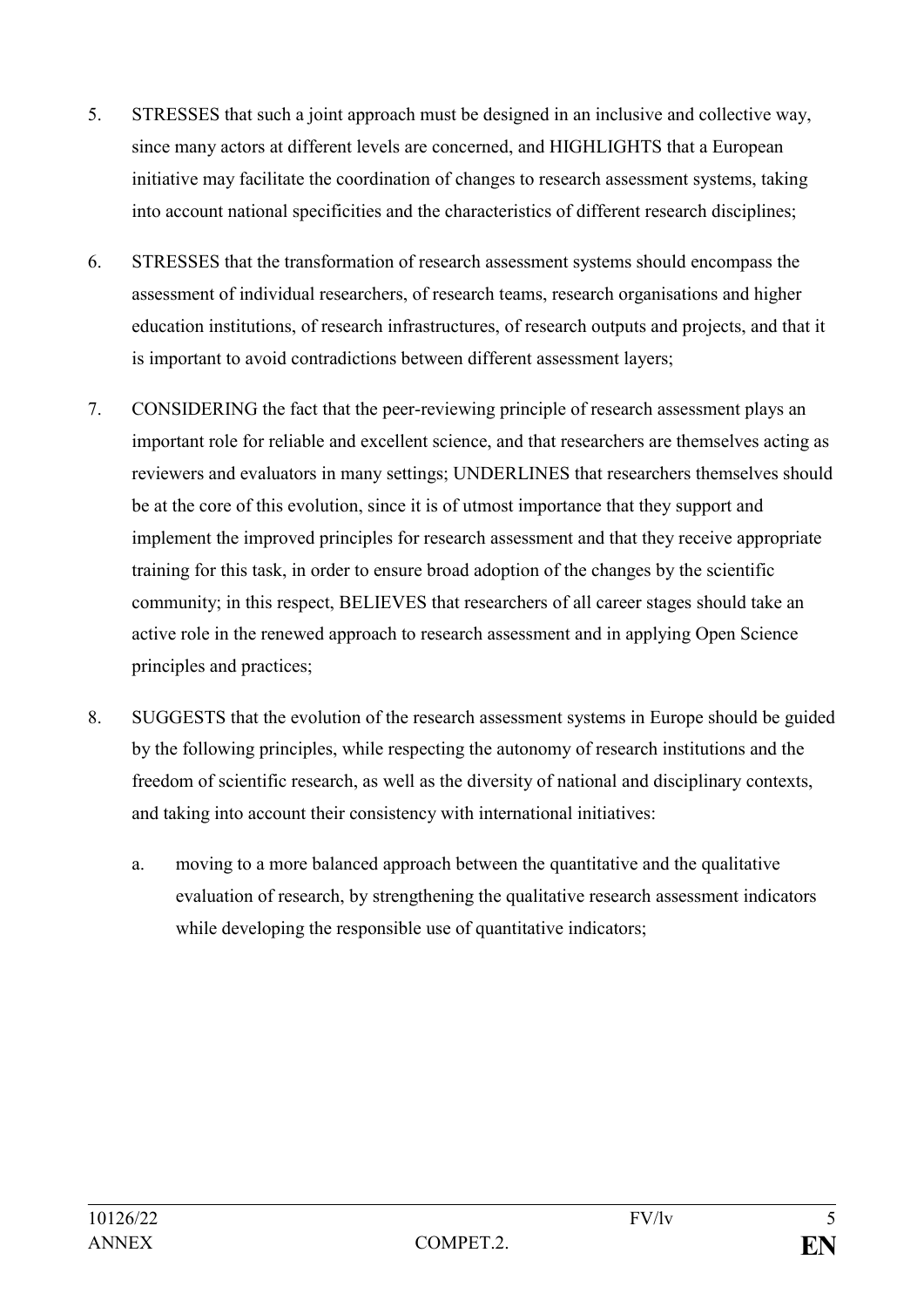- b. recognising all forms of research and innovation output and processes, including *inter alia*, datasets, software, codes, methodologies, protocols and patents, and not only publications; STRESSES that data should be findable, accessible, interoperable and reusable, in line with the FAIR principles;
- c. taking into consideration diverse career pathways and all research and innovation activities, including mentoring, leadership roles, entrepreneurship, data management, teaching, knowledge valorisation, industry-academia cooperation, support for evidenceinformed policy making, interaction with society, including citizen science and public engagement;
- d. taking into consideration the specificities of the various research disciplines, the range from basic to applied research, the stages of research careers and the missions of research institutions;
- e. ensuring that ethics and integrity are accorded the highest priority and are not compromised by counter-incentives;
- f. ensuring diversity, gender equality, and actively promoting women in science;
- 9. WELCOMES the European initiative which has launched a dialogue with stakeholders at European level in order to collect views on research assessment systems, and which aims to facilitate the establishment of a broad coalition of stakeholders willing to develop and implement changes, on a voluntary basis, through an agreement to foster concrete actions to reform research assessment systems;
- 10. TAKES NOTE OF the 'Paris call on research assessment' published on the occasion of the Open Science European Conference in February 2022<sup>11</sup>, which invites all stakeholders to become involved in the coalition;

1

**<sup>11</sup>** Paris Call – [OSEC 2022](https://osec2022.eu/paris-call/)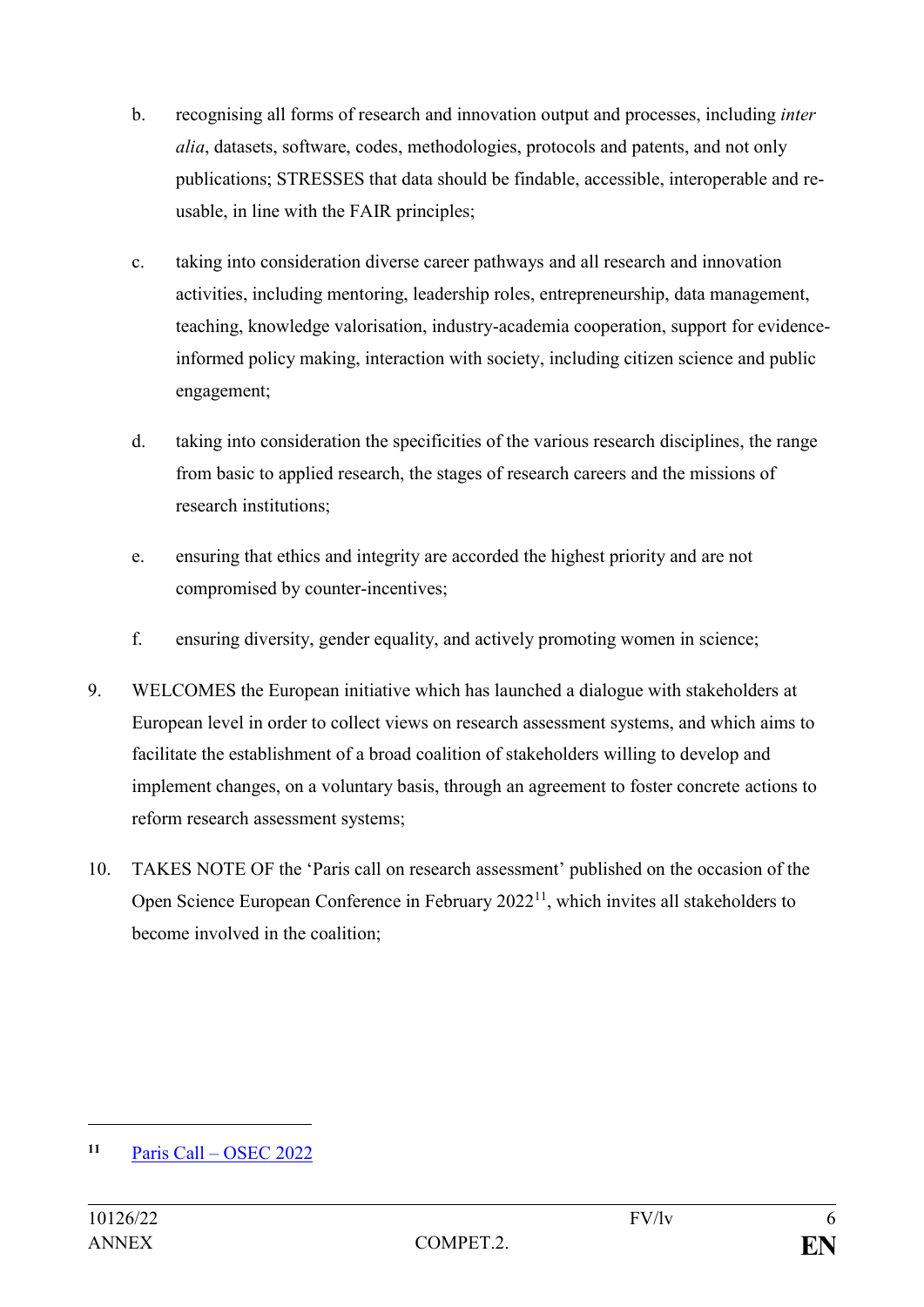- 11. ENCOURAGES Member States to promote the reform of the research assessment system at national and regional level, in close collaboration with researchers, while respecting the autonomy of research organisations, on the basis of the above-mentioned principles;
- 12. INVITES Member States to encourage research funding organisations and assessment authorities, universities and other relevant higher education institutions, research and technology performing organisations, as well as institutions which carry out assessment tasks, to join the European initiative and to promote appropriate guidance and support at national level;
- 13. RECOGNISES the need to ensure the sharing of best practices at European and national level in order to implement changes to the research assessment systems, and INVITES the Commission, together with the Member States, to carry out an analysis of legal and administrative barriers at EU, national and transnational level for a renewed research assessment system, to propose actions for removing identified barriers and to support the exchange of practices and mutual learning at European level;
- 14. INVITES the Member States, the Commission and stakeholders to promote independence, openness, reproducibility and transparency of the data and criteria necessary for research assessment and for determining research impacts; CONSIDERS that data and bibliographic databases used for research assessment should, in principle, be openly accessible and that tools and technical systems should enable transparency;
- 15. CONSIDERS that European Universities alliances and other relevant stakeholders could serve as a testbed for the transformation of research assessment systems; ENCOURAGES them to launch pilot projects to establish assessment procedures in line with the above-mentioned principles on a voluntary basis; INVITES the Commission and the Member States to promote framework conditions supporting relevant stakeholders, including European Universities alliances, to this end;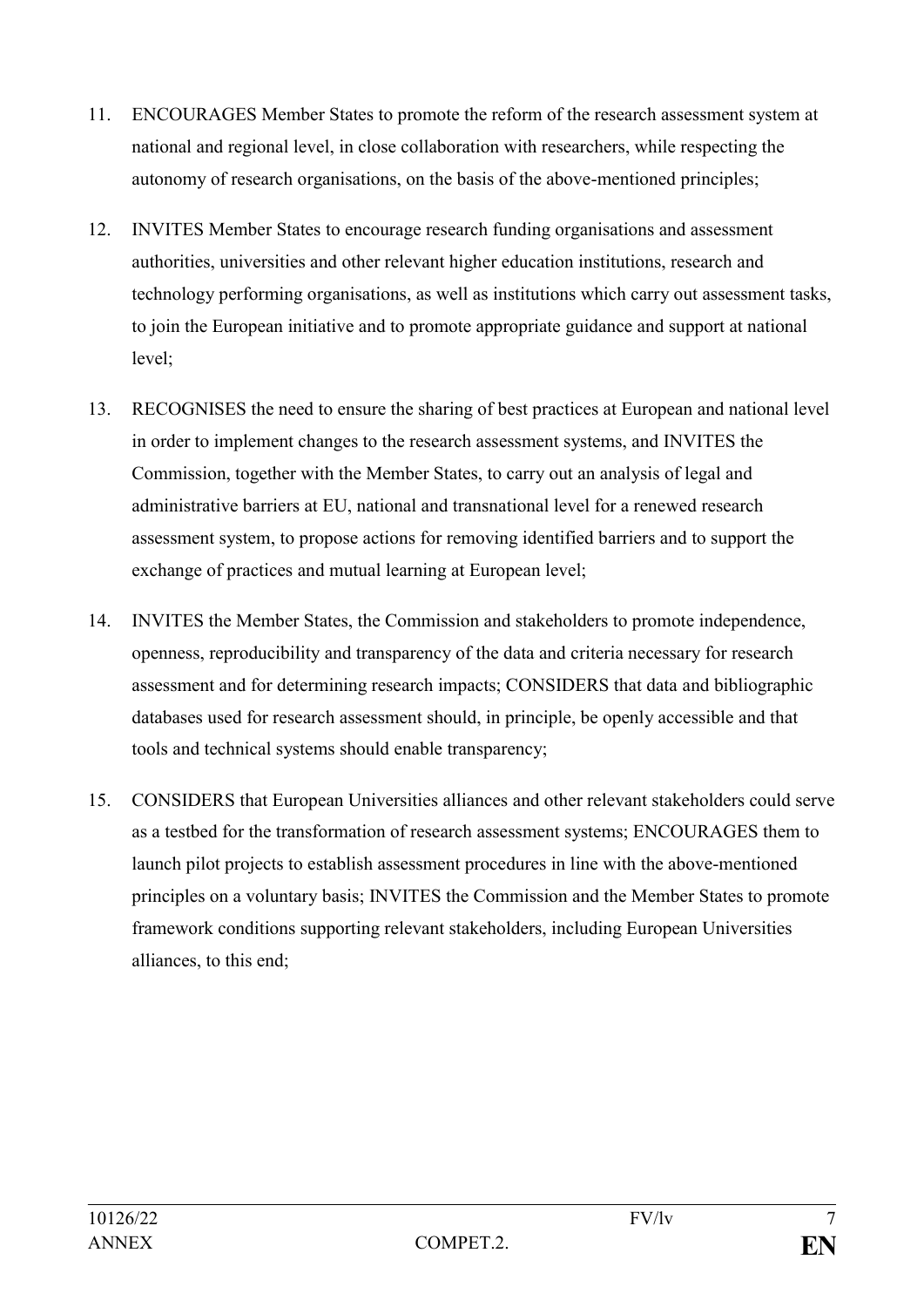16. STRESSES that the transformation of research assessment systems is a key component of the attractiveness of research careers and INVITES the Commission and the Member States to include research assessment principles in the development of the European Framework for research careers, the revision of the European Charter for Researchers and the Code of Conduct for the recruitment of researchers, as well as the future establishment of the ERA Talent Platform;

# **II. European approach and capacities for academic publishing and scholarly communication**

- 17. UNDERLINES that it is in the interest of European citizens and the European economy to ensure a transparent and competitive market that enables private companies, including small and medium-sized enterprises (SMEs), as well as publicly funded organisations such as universities, research organisations and learned societies, to contribute to, and benefit from, a shared research knowledge system; INVITES the Commission to work on improving a regulatory framework so that it enables unimpeded access to and reuse of publicly-funded research results, publications and data for research purposes and minimises administrative burden on research infrastructures and services;
- 18. UNDERLINES that the COVID-19 crisis has highlighted the benefits of Open Science and of immediate open access to research publications, enabling quicker ways of vetting the quality thereof, and of further expanding open access modalities, which has been key to developing rapid responses to the crisis by permitting quick access to new research results to combat the disease; RECOGNISES that the crisis has also highlighted the benefits of increased access to research data based on the FAIR principles;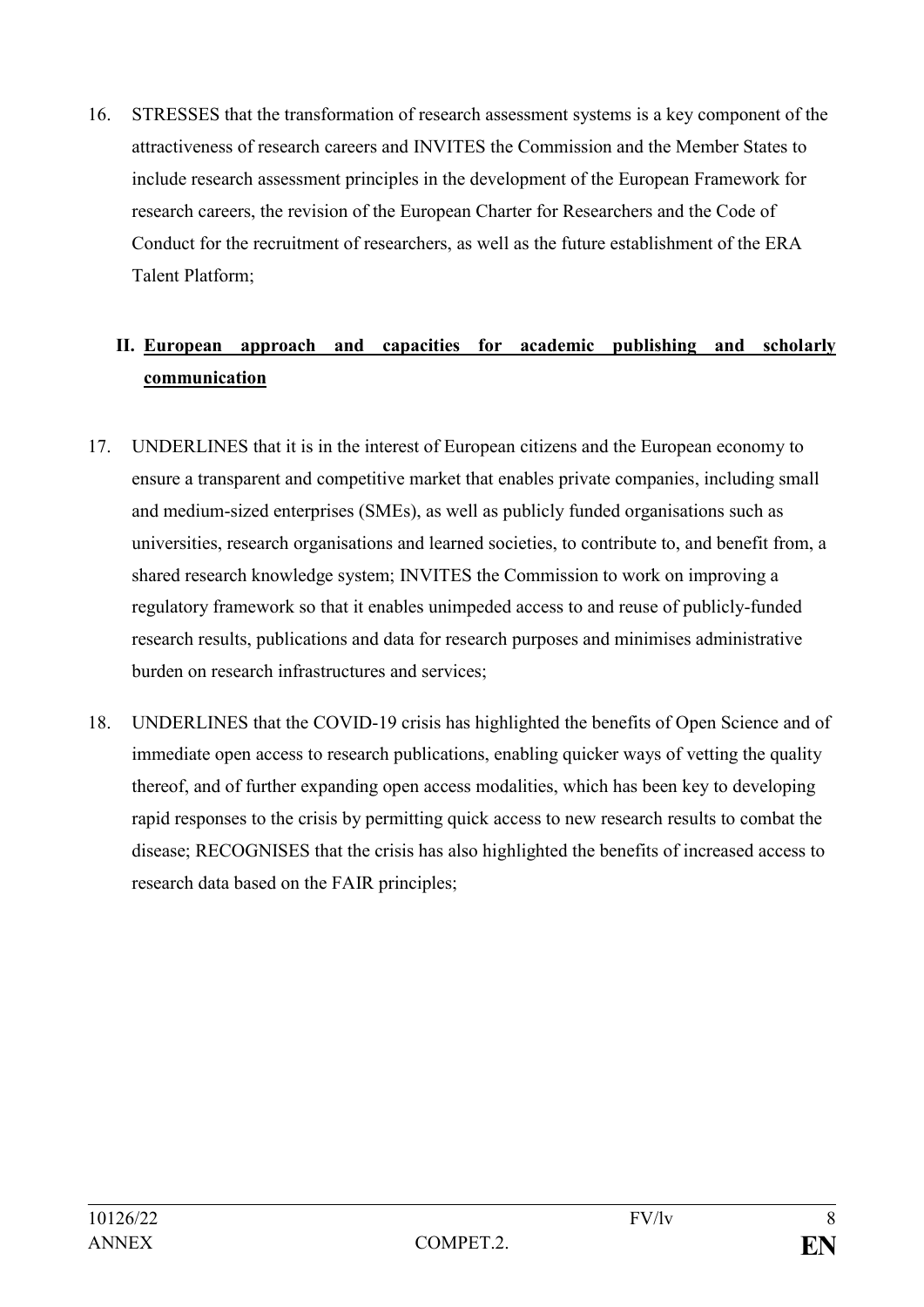- 19. NOTES with concern the financial burden on research institutions and Member States' budgets arising from the increasing volume of expenditure for access to scientific publications and for open access publishing and TAKES NOTE in this context of strategies which aim to contain expenditures, such as the actions taken on this issue by Coalition S or Open APC, and which aim to ensure transparency as well as fair and equal conditions in contracts with publishers;
- 20. UNDERLINES that it is key for the Union and its Members States to establish a common approach in terms of shared principles for academic publishing and scholarly communication, since this is an issue of knowledge development and dissemination, sovereignty and proper use of public funds, and that the Union and Member States need to develop their capacities for academic publishing in proper coordination with all existing and future public and private stakeholders in this field, while paying attention to the specific challenges of each scientific discipline, including the humanities and social sciences;
- 21. WELCOMES the setting up of Open Research Europe, the open access publishing platform established by the Commission, as well as similar platforms and open access university presses established by both public and private research funders within the European Union and beyond, as well as dedicated research infrastructures such as OpenAIRE (Open Access Infrastructure for Research in Europe) and OPERAS (Open scholarly communication in the European Research Area for social sciences and humanities); INVITES Members States and research funding organisations to consider joining the Open Research Europe initiative in order to improve its quality and attractiveness or, if this is not possible, to consider setting up their own open access publishing platforms, if necessary;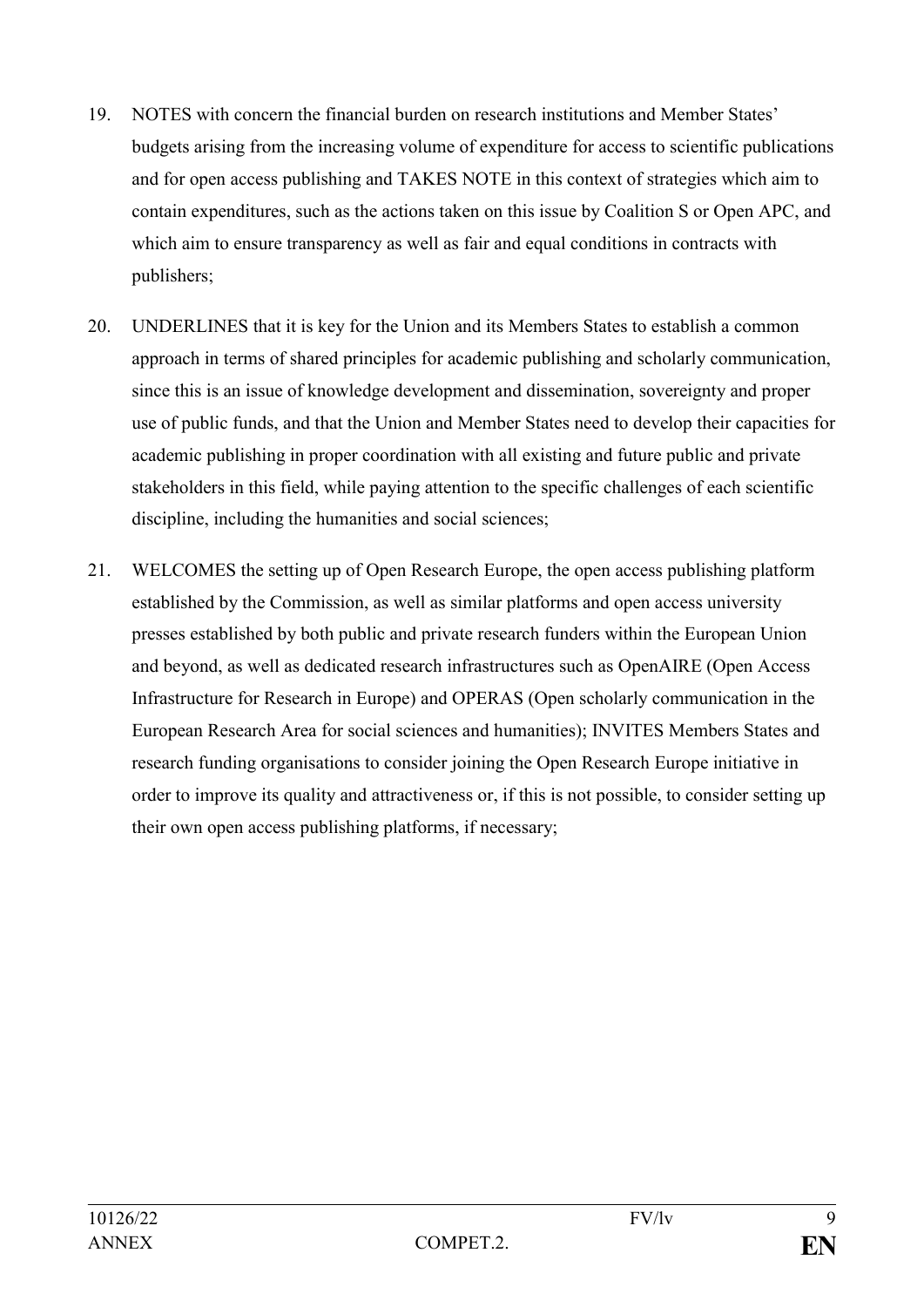- 22. UNDERLINES that the diversity of business models for open access journals and platforms should be encouraged; CONSIDERS that the authors of research publications or their institutions should retain sufficient intellectual property rights to ensure open access, leading to broader dissemination, valorisation and reuse of results improving the fair balance of the publishing business models; STRESSES that subscription fees as well as open access publication fees when applied, should be transparent and commensurate with the publication services; CONSIDERS that the publication of any research output should be based on the assessment of its quality, and that any potential bias, inter alia due to expenditure capacities, at researcher or organizational level should be tackled, and INVITES the Commission to work on that;
- 23. ASKS the Commission to monitor, together with Member States, the development and diversity of scientific publishing in Europe and the practices and costs of scholarly publications, including the transparency of billing costs, taking stock of and sharing existing best procedures developed at national level, and, wherever possible, disclosing the findings, and to this end ENCOURAGES Member States or, where appropriate, research organisations, in cooperation with the Commission, to take concrete measures against the proliferation of insufficiently transparent contractual arrangements in their interactions with publishers;
- 24. CONSIDERS that some Open Science practices such as open peer-review and early publication of preprints are very promising but challenging, and should be further promoted within a coherent framework and be based on rigorous integrity principles and practices, as they allow quicker dissemination of research results and quicker ways of vetting the quality thereof;
- 25. NOTES in this respect the need to increase the reproducibility of research results since this contributes to higher quality, a more efficient research processes, more trustworthy results, more effective translation into innovations, and higher return on investments in research as well as the promotion of public trust in science and evidence-informed policy making;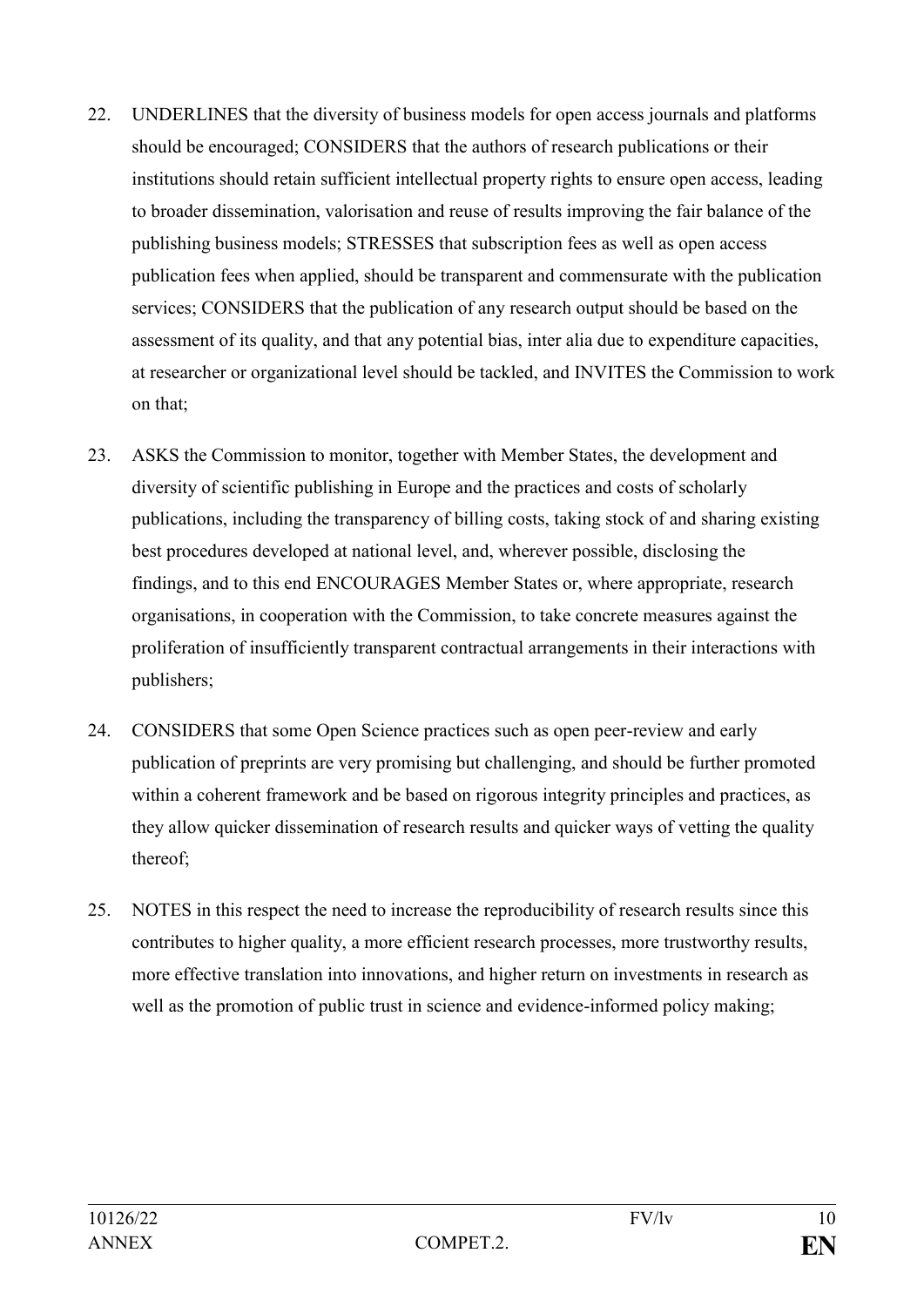26. TAKES NOTE of the ERAC recommendations<sup>12</sup> related to Open Science and integrity, including the issue of preprint practices, and INVITES Member States to support research organisations in developing coherent guidelines on this issue;

## **III. Development of multilingualism for European scholarly publications**

- 27. EMPHASISES that one of the main goals of Open Science is to increase the dissemination and impact of scientific research results; NOTES that English has become the lingua franca for international scientific cross-border collaboration and for communication in many scientific communities; CONSIDERS that reaching non-academic audiences may require dedicated publishing formats, written in less technical language, and ACKNOWLEDGES the important role of multilingualism in the context of science communication with society, in particular on the national and regional levels; in this respect, WELCOMES initiatives to promote multilingualism, such as the Helsinki initiative on multilingualism in scholarly communication $13$ .
- 28. NOTES that in the context of the COVID-19 crisis, the necessity of having access to new and reliable research results was key, and that access to this new knowledge in different European languages can contribute to enhancing the dissemination of research results in the media, as well as among public and private organisations, public and private professionals, and citizens;
- 29. AGREES that the voluntary dissemination of scholarly publications in more than one language should not be in the remit of the responsibility of individual researchers nor be in contradiction with researchers' customs and traditions, nor with the need to publish in specific languages depending on the disciplines;

1

 $\frac{12}{13}$   $\frac{1207}{21}$ .

**<sup>13</sup>** *Helsinki Initiative on Multilingualism in Scholarly Communication,* 2019 doi.org/10.6084/M9.FIGSHARE.7887059